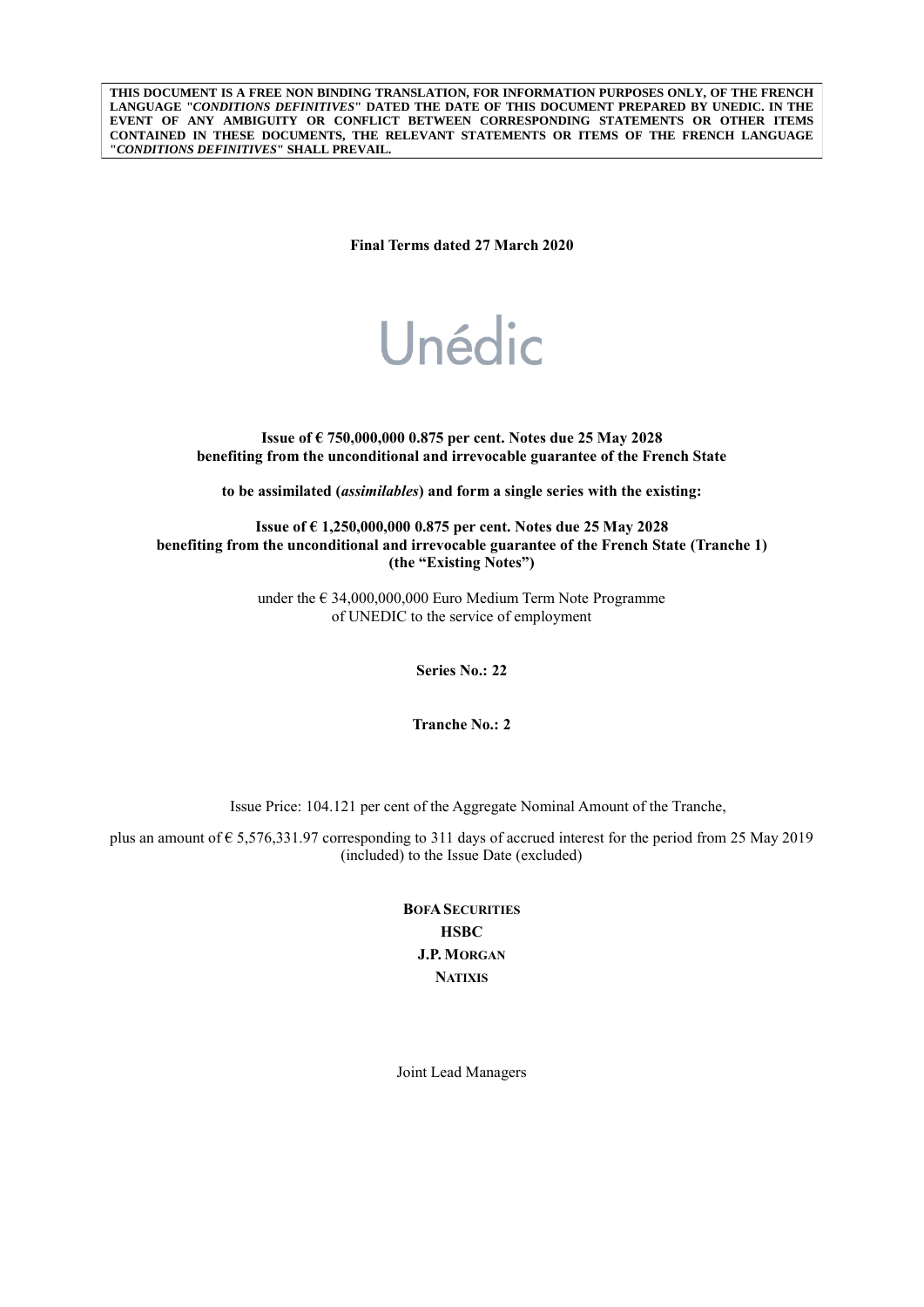**PRIIPS REGULATION - PROHIBITION OF SALES TO EEA AND UK RETAIL INVESTORS** – The Notes are not intended to be offered, sold or otherwise made available to and should not be offered, sold or otherwise made available to any retail investor in the European Economic Area ("EEA") or in the UK. For these purposes, a retail investor means a person who is one (or more) of: (i) a retail client as defined in point (11) of Article 4(1) of Directive 2014/65/EU (as amended, "**MiFID II**"); or (ii) a customer within the meaning of Directive 2016/97/EU, where that customer would not qualify as a professional client as defined in point (10) of Article 4(1) of MiFID II. Consequently no key information document required by Regulation (EU) No 1286/2014 (as amended, the "**PRIIPs Regulation**") for offering or selling the Notes or otherwise making them available to retail investors in the EEA or in the UK has been prepared and therefore offering or selling the Notes or otherwise making them available to any retail investor in the EEA or in the UK may be unlawful under the PRIIPS Regulation.

**MIFID II product governance / Professional investors and ECPs only target market** – Solely for the purposes of each manufacturer's product approval process, taking into consideration the 5 categories referred to at point 18 of the guidelines published by the European Securities and Markets Authority on 5 February 2018, the target market assessment in respect of the Notes has led to the conclusion that: (i) the target market for the Notes is eligible counterparties and professional clients only, each as defined in MiFID II; and (ii) all channels for distribution of the Notes to eligible counterparties and professional clients are appropriate. Any person subsequently offering, selling or recommending the Notes (a "**distributor**") should take into consideration the manufacturers' target market assessment; however, a distributor subject to MiFID II is responsible for undertaking its own target market assessment in respect of the Notes (by either adopting or refining the manufacturers' target market assessment) and determining appropriate distribution channels.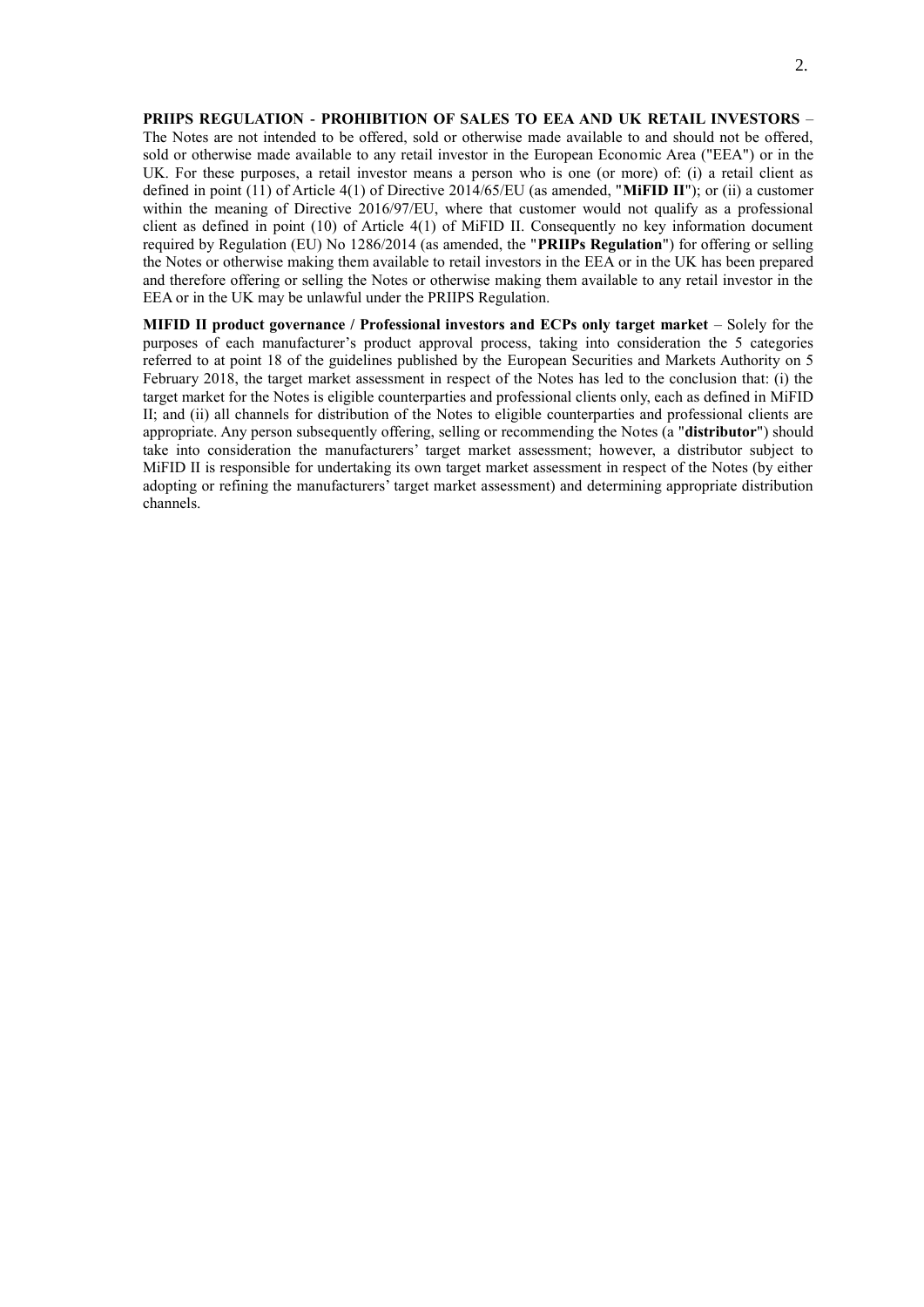#### **PART A – CONTRACTUAL TERMS**

Terms used herein shall be deemed to be defined as such for the purposes of the Terms and Conditions set forth in the base prospectus dated 16 May 2018 which received on that date the visa of the *Autorité des marchés financiers* ("**AMF**") number 18-179, the supplement to the base prospectus dated 30 August 2018 which received on that date the visa of the AMF number 18-402 and the supplement to the base prospectus dated 28 February 2019 which received on that date the visa of the AMF number 19-065 (together, the "**Original Base Prospectus**") which together constitute a base prospectus for the purposes of the Directive 2003/71/EC of the European Parliament and of the Council of 4 November 2003, as amended (the "**Prospectus Directive**").

This document constitutes the Final Terms relating to the issue of the notes (the "Notes") described hereafter for the purposes of Article 5.4 of the Prospectus Directive and must be read in conjunction with the Base Prospectus dated 16 May 2019 which received on that date the visa of the AMF number 19-206, the supplement dated 13 September 2019 which received on that date the visa of the AMF number 19-436 and the supplement dated 26 February 2020 which received on that date the visa of the AMF number 20- 055 (the "**Current Base Prospectus**"), except in respect of the Conditions which are extracted from the Original Base Prospectus. Full information on the Issuer and the offer of the Notes is only available on the basis of the combination of these Final Terms, the Original Base Prospectus and the Current Base Prospectus.

The Final Terms, the Original Base Prospectus and the Current Base Prospectus are available for viewing on the websites of (a) the AMF (www.amf-france.org) and (b) the Issuer (www.unedic.org), and during normal business hours at the registered office of the Issuer and at the specified office of the Paying Agent(s) where copies may be obtained.

| 1. | <b>Issuer:</b>                 | Unédic                                                                                                                                                                                                                                                                                                                                                                                      |
|----|--------------------------------|---------------------------------------------------------------------------------------------------------------------------------------------------------------------------------------------------------------------------------------------------------------------------------------------------------------------------------------------------------------------------------------------|
| 2. | Guarantee:                     | Applicable                                                                                                                                                                                                                                                                                                                                                                                  |
|    |                                | Unconditional and irrevocable guarantee from the<br>French State granted pursuant to Article 199 of the<br>law no. 2019-1479 dated 28 December 2019<br>(French <i>loi de finances pour 2020</i> ) and the Order<br>(arrêté) of the Minister for Economy and Finance<br>dated 11 February 2020 published in the Journal<br><i>Officiel</i> of the Republic of France on 14 February<br>2020. |
| 3. | <b>Series Number:</b><br>(i)   | 22                                                                                                                                                                                                                                                                                                                                                                                          |
|    | <b>Tranche Number:</b><br>(ii) | 2                                                                                                                                                                                                                                                                                                                                                                                           |
|    |                                | The Notes will be fully assimilated ( <i>assimilées</i> ) and<br>form a single series with the Existing Notes not<br>earlier than 40 days after the Issue Date<br>(the "Assimilation Date")                                                                                                                                                                                                 |
| 4. | <b>Specified Currency</b>      | Euro (" $\epsilon$ ")                                                                                                                                                                                                                                                                                                                                                                       |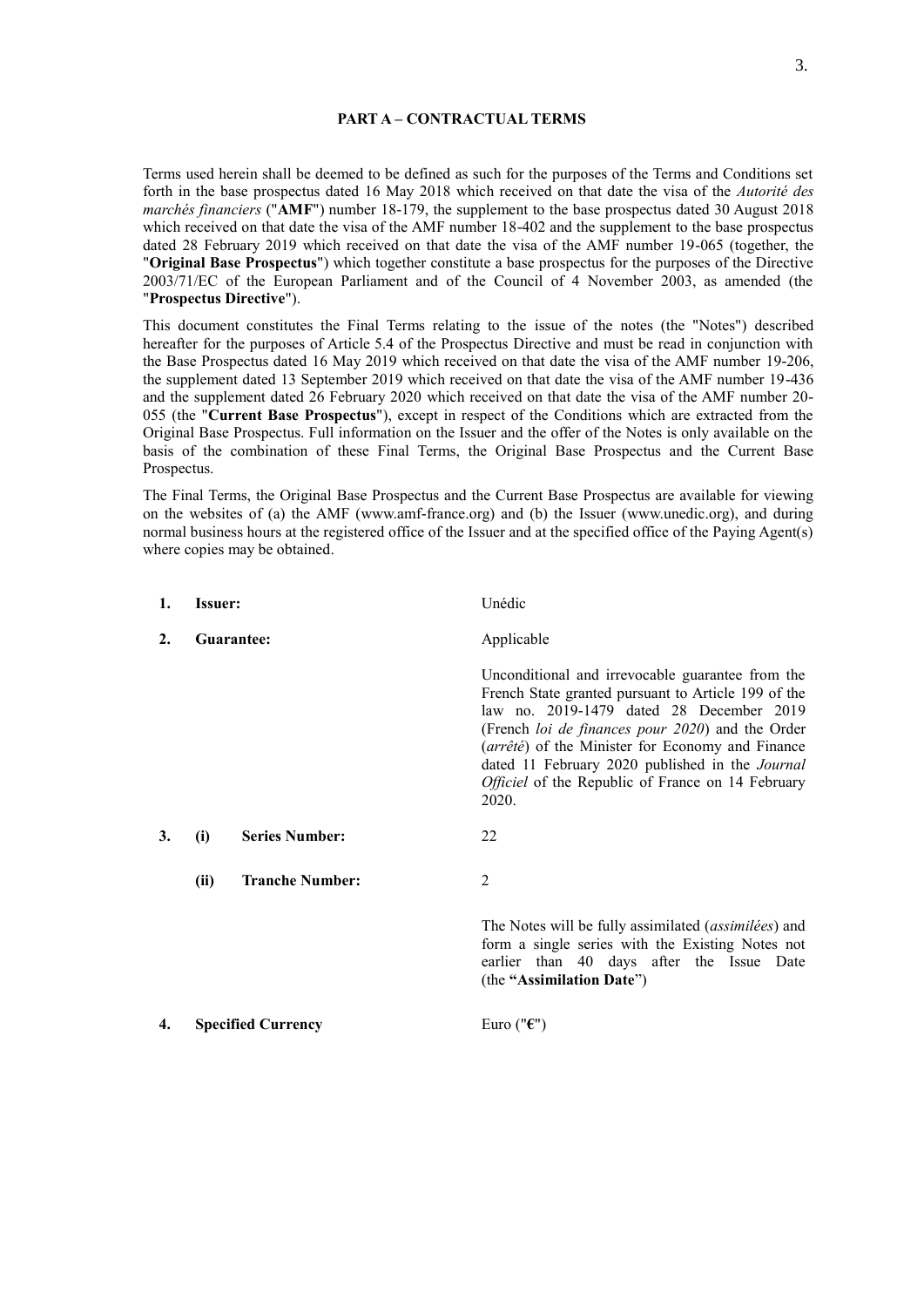| 5.  | <b>Aggregate Nominal Amount:</b> |                                                                                        |                                                                                                                                                                                                                                                                                        |
|-----|----------------------------------|----------------------------------------------------------------------------------------|----------------------------------------------------------------------------------------------------------------------------------------------------------------------------------------------------------------------------------------------------------------------------------------|
|     | (i)                              | Series:                                                                                | $\in 2,000,000,000$                                                                                                                                                                                                                                                                    |
|     | (ii)                             | Tranche:                                                                               | € 750,000,000                                                                                                                                                                                                                                                                          |
| 6.  | <b>Issue proceeds:</b>           |                                                                                        |                                                                                                                                                                                                                                                                                        |
|     | (i)                              | Gross issue proceeds:                                                                  | € 786,483,831.97                                                                                                                                                                                                                                                                       |
|     | (ii)                             | Estimated net issue proceeds:                                                          | € 785,358,831.97                                                                                                                                                                                                                                                                       |
| 7.  | <b>Issue Price:</b>              |                                                                                        | 104.121 per cent. of the Aggregate Nominal<br>amount of $\epsilon$ 5,576,331.97<br>Amount plus an<br>corresponding to 311 days of accrued interest for<br>the period from 25 May 2019 (included) to the<br>Issue Date (excluded)                                                       |
| 8.  |                                  | <b>Denomination:</b>                                                                   | € 100,000                                                                                                                                                                                                                                                                              |
| 9.  |                                  | <b>Number of Notes issued:</b>                                                         | 7,500                                                                                                                                                                                                                                                                                  |
| 10. | (i)                              | <b>Issue Date:</b>                                                                     | 31 March 2020                                                                                                                                                                                                                                                                          |
|     | (ii)                             | <b>Interest Commencement Date:</b>                                                     | 25 May 2019                                                                                                                                                                                                                                                                            |
| 11. | <b>Maturity Date:</b>            |                                                                                        | 25 May 2028                                                                                                                                                                                                                                                                            |
| 12. | <b>Interest Basis:</b>           |                                                                                        | 0.875 per cent. <i>per annum</i> Fixed Rate (further<br>particulars specified below)                                                                                                                                                                                                   |
| 13. |                                  | <b>Redemption/Payment Basis:</b>                                                       | Redemption at par                                                                                                                                                                                                                                                                      |
| 14. | Change                           | of<br><b>Interest</b><br><b>Basis</b><br><b>or</b><br><b>Redemption/Payment Basis:</b> | Not Applicable                                                                                                                                                                                                                                                                         |
| 15. | <b>Option:</b>                   |                                                                                        | Not Applicable                                                                                                                                                                                                                                                                         |
| 16. | <b>Notes:</b>                    |                                                                                        | Date of authorisations for issuance of Decision of the Board of directors dated 29 January<br>2020 setting the terms for determining the<br>characteristics of the issue and authorising Pierre<br>Cavard, directeur général ad interim of the Issuer,<br>to determine its final terms |
| 17. |                                  | <b>Method of distribution:</b>                                                         | Syndicated                                                                                                                                                                                                                                                                             |
|     |                                  | <b>PROVISIONS RELATING TO INTEREST PAYABLE</b>                                         |                                                                                                                                                                                                                                                                                        |
| 18. |                                  | <b>Fixed Rate Notes Provisions:</b>                                                    | Applicable                                                                                                                                                                                                                                                                             |
|     | (i)                              | Rate of Interest:                                                                      | 0.875 per cent. <i>per annum</i> payable annually in<br>arrear                                                                                                                                                                                                                         |
|     | (ii)                             | <b>Interest Payment Dates:</b>                                                         | 25 May in each year and commencing on 25 May<br>2020                                                                                                                                                                                                                                   |
|     | (iii)                            | <b>Fixed Coupon Amounts:</b>                                                           | € 875 per € 100,000 in Denomination                                                                                                                                                                                                                                                    |

(iv) Broken Amount(s): Not Applicable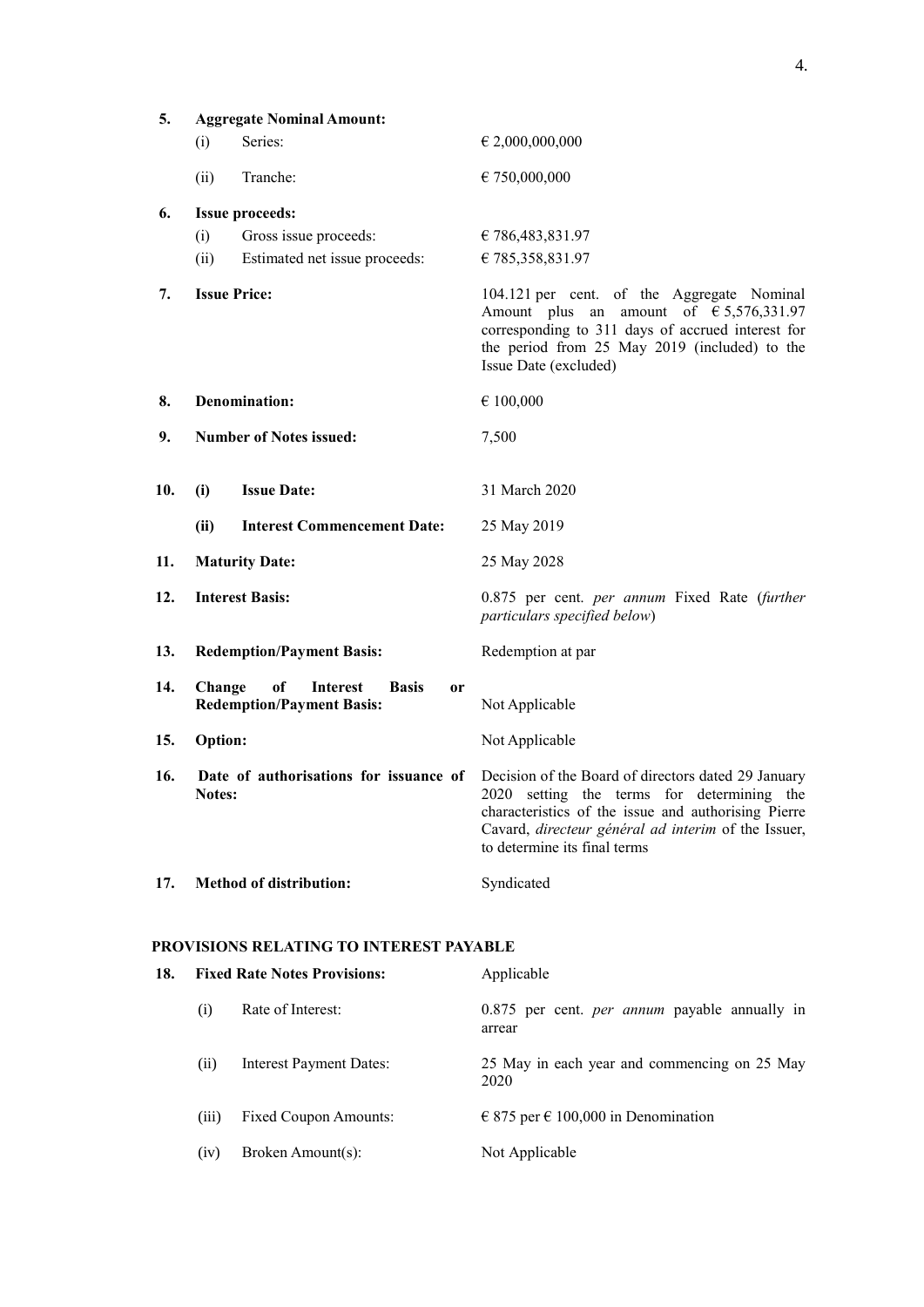|            | Day Count Fraction:<br>(v)                                                                                                                                                                                                                                                                                                                                                                                                                                                                                                    | Actual/Actual - ICMA                                                                                         |
|------------|-------------------------------------------------------------------------------------------------------------------------------------------------------------------------------------------------------------------------------------------------------------------------------------------------------------------------------------------------------------------------------------------------------------------------------------------------------------------------------------------------------------------------------|--------------------------------------------------------------------------------------------------------------|
|            | <b>Determination Dates:</b><br>(vi)                                                                                                                                                                                                                                                                                                                                                                                                                                                                                           | 25 May in each year commencing 25 May 2020                                                                   |
|            | (vii) Other terms relating to the method<br>of calculating interest for Fixed Rate<br>Notes:                                                                                                                                                                                                                                                                                                                                                                                                                                  | Not Applicable                                                                                               |
| 19.        | <b>Floating Rate Notes Provisions:</b>                                                                                                                                                                                                                                                                                                                                                                                                                                                                                        | Not Applicable                                                                                               |
|            | PROVISIONS RELATING TO REDEMPTION                                                                                                                                                                                                                                                                                                                                                                                                                                                                                             |                                                                                                              |
| 20.        | <b>Call Option:</b>                                                                                                                                                                                                                                                                                                                                                                                                                                                                                                           | Not Applicable                                                                                               |
| 21.        | <b>Final Redemption Amount of each Note:</b>                                                                                                                                                                                                                                                                                                                                                                                                                                                                                  | € 100,000 per Note of € 100,000 Denomination                                                                 |
| 22.<br>23. | <b>Early Redemption Amount:</b><br>(i) Early Redemption Amount(s) of each<br>Note payable on redemption for<br>taxation reasons or on event of default<br>or other early redemption and/or the<br>method of calculating the same and/or<br>any other terms (if required or if<br>different from that set out in the<br>Conditions):<br>(ii) Redemption for taxation purpose at a<br>date different<br>from the Interest<br><b>Payment Dates</b><br><b>GENERAL PROVISIONS APPLICABLE TO THE NOTES</b><br><b>Form of Notes:</b> | As specified in Condition 7 of the Terms and<br>Conditions of the Original Base Prospectus<br>N <sub>0</sub> |
|            | Form of Notes:<br>(i)                                                                                                                                                                                                                                                                                                                                                                                                                                                                                                         | Dematerialised Notes in bearer form (au<br><i>porteur</i> )                                                  |

#### **23. Form of Notes:**

|     | (1)<br>FORM OF NOTES:                                                                                                     | Dematerialised Notes in bearer form ( <i>au</i><br><i>porteur</i> )               |
|-----|---------------------------------------------------------------------------------------------------------------------------|-----------------------------------------------------------------------------------|
|     | (ii)<br>Registration Agent:                                                                                               | Not Applicable                                                                    |
| 24. | Centre(s) or other<br>Financial<br>special<br>provisions relating to payment dates for the<br>purposes of Condition 8(d): | Not Applicable                                                                    |
| 25. | Redenomination, renominalisation:                                                                                         | Not Applicable                                                                    |
| 26. | <b>Consolidation provisions:</b>                                                                                          | Not Applicable                                                                    |
| 27. | <i>Masse</i> (Condition 12):                                                                                              | name and address of the initial<br>The<br>Representative of the <i>Masse</i> are: |
|     |                                                                                                                           | MASSQUOTE S.A.S.U.<br><b>RCS 529 065 880 Nanterre</b><br>7 bis rue de Neuilly     |

92110 Clichy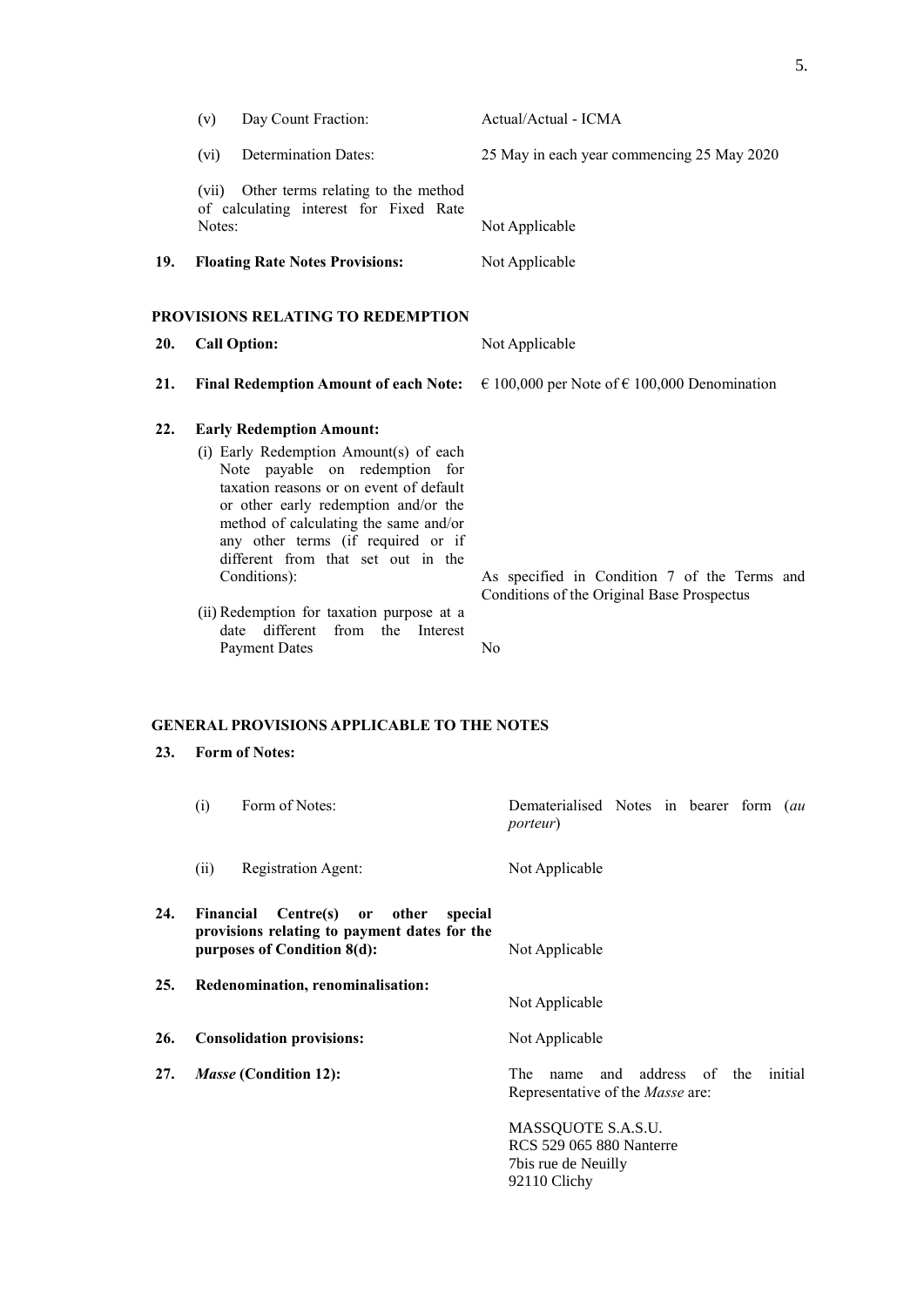#### France

Mailing address : 33, rue Anna Jacquin 92100 Boulogne-Billancourt France Represented by its Chairman

The name and address of the alternate Representative of the *Masse* are:

Gilbert Labachotte 8 Boulevard Jourdan 75014 Paris France

The Representative of the *Masse* will perceive a remuneration of € 450 *per annum* (excluding VAT) with respect to its appointment as Representative.

### **DISTRIBUTION**

| 28. | $\mathbf{u}$ | If syndicated, names of Managers:    | <b>Joint Lead Managers</b><br><b>HSBC</b> France<br>J.P. Morgan Securities plc<br>Merrill Lynch International<br><b>Natixis</b> |
|-----|--------------|--------------------------------------|---------------------------------------------------------------------------------------------------------------------------------|
|     | (ii)         | Date of the subscription agreement:  | 27 March 2020                                                                                                                   |
|     | (iii)        | <b>Stabilising Manager (if any):</b> | Not Applicable                                                                                                                  |
| 29. |              | If non-syndicated, name of Dealer:   | Not Applicable                                                                                                                  |

### **PURPOSE OF FINAL TERMS**

These Final Terms comprise the final terms required for issue and admission to trading on Euronext Paris of the Notes described herein pursuant to the Euro 34,000,000,000 Euro Medium Term Note Programme of UNEDIC to the service of employment.

#### **RESPONSIBILITY**

The Issuer accepts responsibility for the information contained in these Final Terms.

Signed on behalf of UNEDIC:

By: Pierre CAVARD, Directeur général *ad interim*

Duly authorised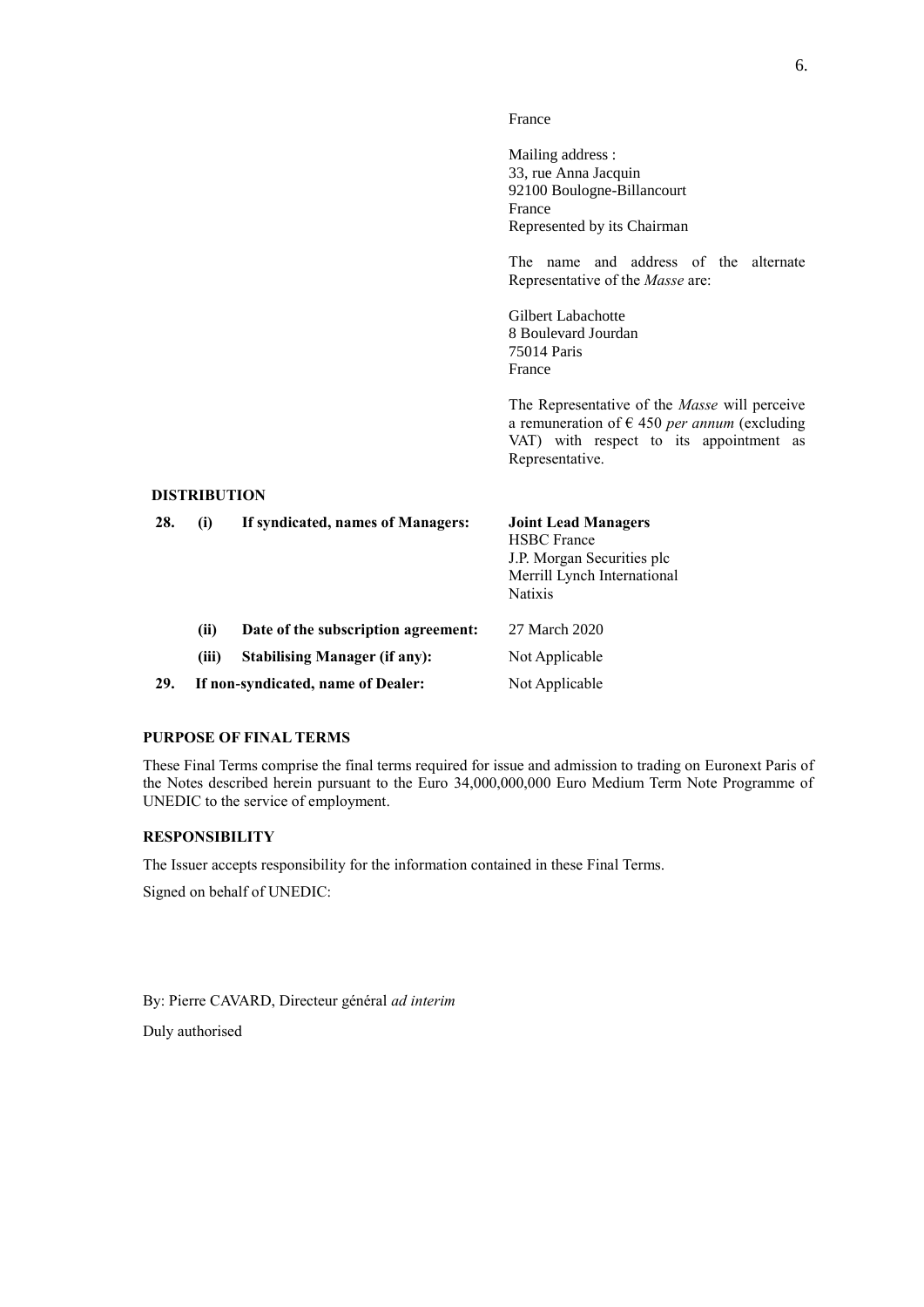### **1. ADMISSION TO TRADING**

**2.** 

| (i)            | Admission to trading:<br>(a)                                                                                                                                                            | Application has been made by the Issuer (or on its<br>behalf) for the Notes to be admitted to trading on<br>Euronext Paris with effect from 31 March 2020. |
|----------------|-----------------------------------------------------------------------------------------------------------------------------------------------------------------------------------------|------------------------------------------------------------------------------------------------------------------------------------------------------------|
|                |                                                                                                                                                                                         | The Existing Notes are already admitted to trading<br>on Euronext Paris since 3 October 2018.                                                              |
|                | Regulated Markets or equivalent<br>(b)<br>markets on<br>which, to the<br>knowledge of the Issuer, securities<br>of the same class of the Notes to<br>be admitted to trading are already |                                                                                                                                                            |
|                | admitted to trading:                                                                                                                                                                    | Not Applicable                                                                                                                                             |
| (ii)           | Estimate of total expenses related to<br>admission to trading:                                                                                                                          | $\epsilon$ 6,325 to Euronext                                                                                                                               |
| (iii)          | Additional<br>publication<br>of<br>Base<br>Prospectus and Final Terms:                                                                                                                  | Not Applicable                                                                                                                                             |
| <b>RATINGS</b> |                                                                                                                                                                                         |                                                                                                                                                            |
| Ratings:       |                                                                                                                                                                                         | The Notes to be issued are expected to be rated by<br>Moody's Investors Service Ltd and Fitch France<br>$S.A.S.$ :                                         |
|                |                                                                                                                                                                                         | $\overline{11}$ $\overline{11}$ $\overline{12}$                                                                                                            |

**PART B – OTHER INFORMATION**

Moody's: Aa2

Fitch: AA

In accordance with Regulation (EC) No 1060/2009 dated 16 September 2009 of the European Parliament and of the Council, each of Moody's Investors Service Ltd and Fitch France S.A.S. is included in the list of registered credit rating agencies published on the European Securities and Markets Authority's website.

## **3. INTERESTS OF NATURAL AND LEGAL PERSONS INVOLVED IN THE ISSUE**

Save as discussed in "Subscription and Sale" of the Current Base Prospectus, so far as the Issuer is aware, no person involved in the offer of the Notes has an interest material to the offer.

## **4. REASONS FOR THE OFFER** Reasons for the offer: See "*Use of Proceeds*" wording in the Current Base Prospectus. **5. YIELD** Yield: 0.361 per cent. *per annum*

The yield is calculated at the Issue Date on the basis of the Issue Price. It is not an indication of